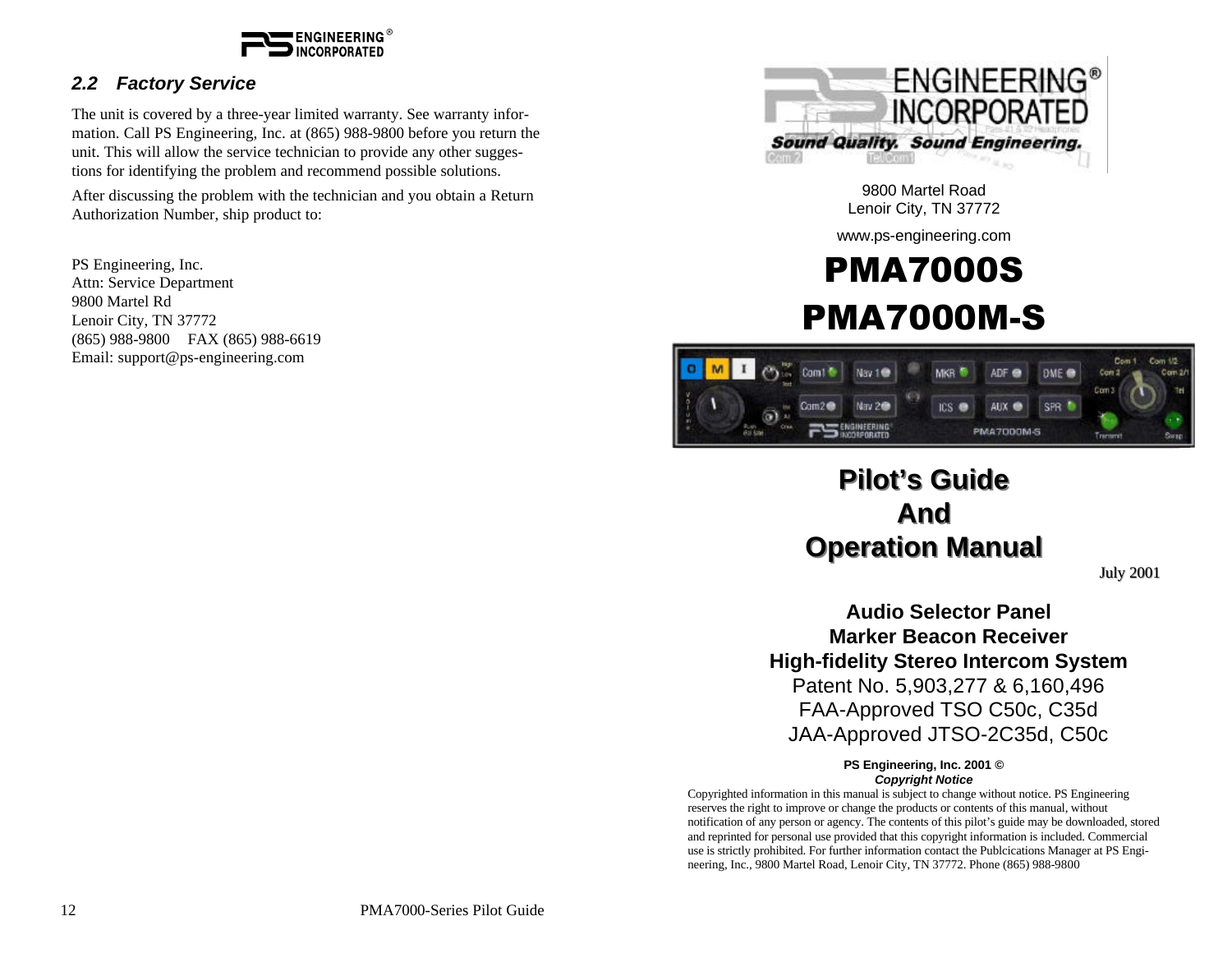

## **1 OPERATION**

#### **GENERAL INFORMATION**

#### *1.1 SCOPE*

This section provides detailed operating instructions for the PS Engineering PMA7000M-S, and PMA7000S Audio Selector Panel/Intercom Systems. Please read it carefully before using the equipment so that you can take full advantage of its capabilities.

This section is divided into four sections covering the basic operating areas of the PMA7000M-S systems. They are Audio Selector, Transceiver Selection, Intercom, and Marker Beacon Receiver (7000M-S only).

#### **PMA7000M-S controls**



#### *1.2 Power Switch (EMG-Fail Safe Operation)*

Unit power is turned on and off by pushing the volume knob. In the OFF or "**EMG**" position, the pilot is connected directly to Com 1. This allows communication capability regardless of unit condition. Any time power is removed or turned OFF, the audio selector will be placed in the fail-safe mode.

The power switch also controls the audio selector panel functions, intercom, and marker beacon receiver, (PMA7000M-S only). Unless the mic selector is in Com 3 mode, at least one of the selected audio LEDs will be on (Com 1 or Com 2).



## **Warranty and Service**

#### *2.1 Warranty*

In order for the factory warranty to be valid, the installations in a certified aircraft must be accomplished by an FAA-(or other ICAO agency) certified avionics shop and authorized PS Engineering dealer. If the unit is being installed by a non-certified individual in an experimental aircraft, a factorymade intercom harness must be used for the warranty to be valid.

PS Engineering, Inc. warrants this product to be free from defect in material and workmanship for a period of three (3) years from the date of installation as recorded in aircraft logbook and/or on FAA Form 337. During the first **twelve (12) months** of the three-year warranty period, PS Engineering, Inc., at its option, will send a replacement unit at our expense if the unit should be determined to be defective after consultation with a factory technician. For the remaining **twenty-four (24) months** of the three-year warranty period, the unit must be returned to PS Engineering, Inc., or an authorized warranty service facility, for no-cost repair.

All transportation charges for returning the defective units are the responsibility of the purchaser. All domestic transportation charges for returning the exchange or repaired unit to the purchaser will be borne by PS Engineering, Inc. The risk of loss or damage to the product is borne by the party making the shipment, unless the purchaser requests a specific method of shipment. In this case, the purchaser assumes the risk of loss.

This warranty is not transferable. Any implied warranties expire at the expiration date of this warranty. PS Engineering SHALL NOT BE LIABLE FOR INCIDENTAL OR CONSEQUENTIAL DAMAGES. This warranty does not cover a defect that has resulted from improper handling, storage or preservation, or unreasonable use or maintenance as determined by us. This warranty is void if there is any attempt to dissemble this product without factory authorization. This warranty gives you specific legal rights, and you may also have other rights, which may vary from state to state. Some states do not allow the exclusion of limitation of incidental or consequential damages, so the above limitation or exclusions may not apply to you.

All items repaired or replaced under this warranty are warranted for the remainder of the original warranty period. PS Engineering, Inc. reserves the rights to make modifications or improvements to the product without obligation to perform like modifications or improvements to previously manufactured products.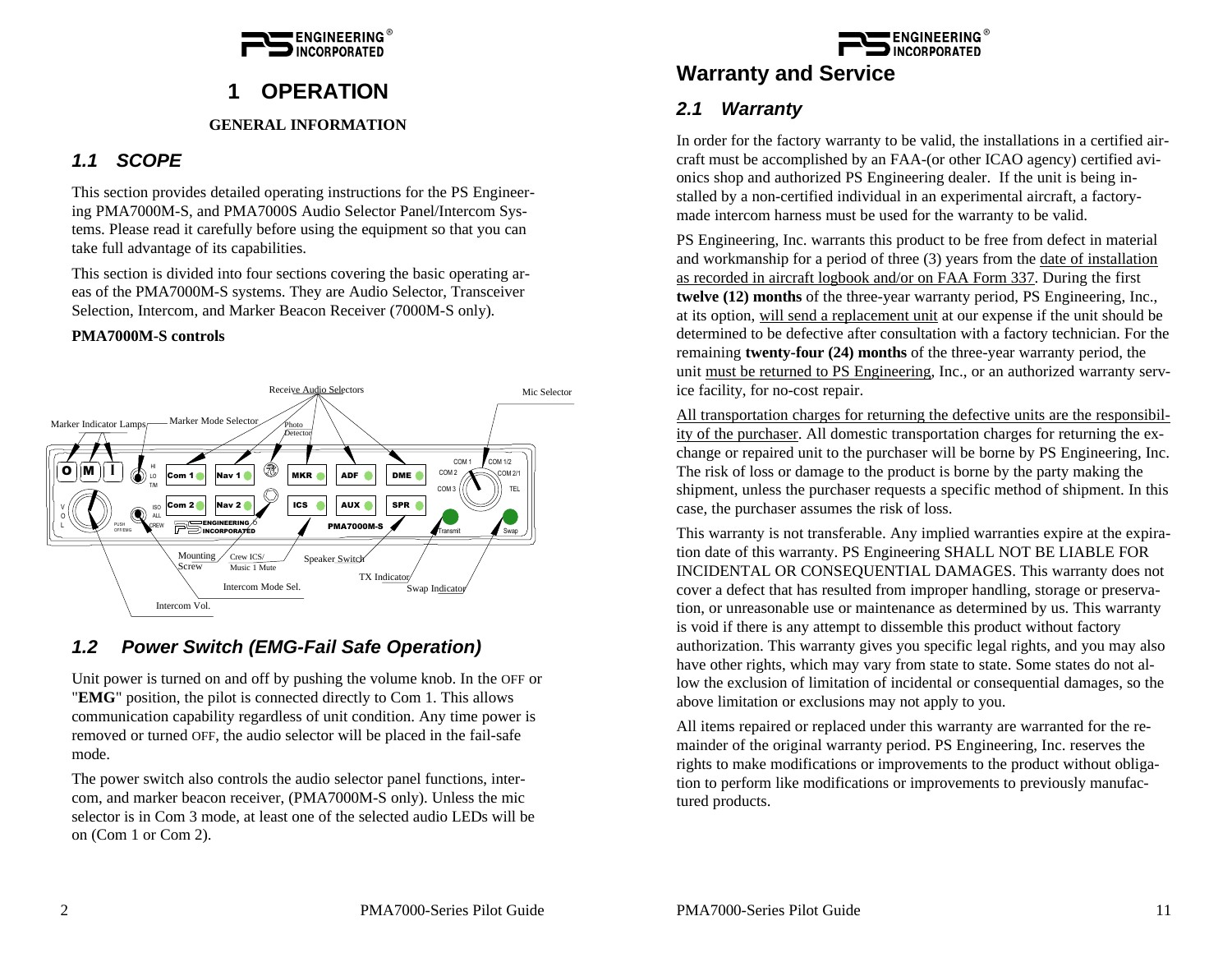#### **ENGINEERING DINCORPORATED**

marker mute function was added. Pressing the marker mode select down (to "T/M") will cause the marker audio to mute for that beacon. The next beacon received will re-activate the audio.

## *1.3 Internal Recorder System (Optional)*

The Intercom Recording System (referred to here as the IRS) is a digital recording system allowing automatic storage and playback of aircraft radio traffic.

Operating as a continuous loop recorder, (first message received will be the last heard), the recorder has one minute of recording time or up to 16 messages. With its own built in VOX circuit, there are no buttons to press to start recording. The system automatically begins to record the instant the radio becomes active. Only aircraft radio audio in pilots headset is recorded and only the pilot will hear the playback audio.

#### **1.3.1 Operation**

Recording is automatic; there is no action required by the pilot. To play back the last recorded message, simply press the momentary switch associated with the IRS. Each additional press of the button will play the preceding recorded message. You must wait for the message to finish playing before accessing the prior message.

To cancel the playback, press and hold the playback button for two seconds. The next time the button is pressed, the next earlier message will be heard.

#### *1.4 Audio Messaging system (Option 1, Option 2, only)*

When this option is installed, the PMS7000M-S contains six stored messages. An outside annunciator, such as an Electronics International engine gage system triggers these messages. When there is an announcement, it will be repeated every two seconds until the remote- mounted ACK button is pushed. This stops the played annunciation, until the next announcement is required (the next falling edge).

#### **1.4.1 Concurrent Messages**

When a recorded message or audio annunciation is playing, the other audio source is momentarily inhibited. For instance, if an IRS message is being played, the audio annunciation will not begin until the IRS message is finished. Conversely, the IRS recording cannot be played as long as there is an aural alert being played. There is no recording made if playing a recording or annunciation.

#### **ENGINEERING INCORPORATED**

#### *1.3 Microphone Selector (All models)*



When the mic selector switch is in the **Com 1** position, both pilot and copilot will be connected to the Com l transceiver. Only the person who presses their Push To Talk (PTT), will be heard over the aircraft radio. Turning the rotary switch to the COM 2 position will place pilot and copilot on Com 2.

The PMA7000M-S gives priority to the pilot's PTT. If the copilot it transmitting, and the

pilot presses his PTT, the pilot's microphone will be heard over the selected com transmitter.

Turning the mic selector fully counterclockwise places the pilot and copilot on Com 3. Com 3 receive audio is automatically placed in the headset (and speaker if selected). Com 1 and/or Com 2 receiver audio can be selected to monitor those transceivers.

The PMA7000M-S-Series has an automatic selector mode. Audio from the selected transceiver is automatically heard in the headsets and speaker. You can check this function by switching from COM 1 to COM 2 and watch the selected audio light on the selector change from COM 1 to COM 2. This ensures the pilot will *always* hear the audio from the transceiver he is transmitting on.

When switching the mic selector rotary switch from COM 1 to COM 2, while COM 2 audio had been selected, Com 1 audio will continue to be heard. This eliminates the pilot having to switch Com 1 audio back on, if desired.

When switching from COM 1 to COM 2 while Com 2 has NOT been selected, Com 1 audio will be switched off. In essence, switching the mic selector will not effect the selection of Com audio.

The "TEL" position, fully CW on the mic selector switch, is the pilot's "hook" switch, when the system is interfaced to an appropriate approved wireless telecommunication system, such as the AirCell system. Placing the mic selector in TEL placed the pilot microphone and headphones on the cellphone. The pilot PTT will switch the pilot mic to the COM 1, and allow continued aircraft communications as well.

The copilot will also be able to transmit on COM 1 with his PTT as well.

NOTE: Placing the mic selector switch in the TEL position will disable pilot and copilot intercom, as the intercom circuit is transferred to the telephone use. In crew or ISO mode, placing the switch in TEL mode removes the passengers access to the telephone.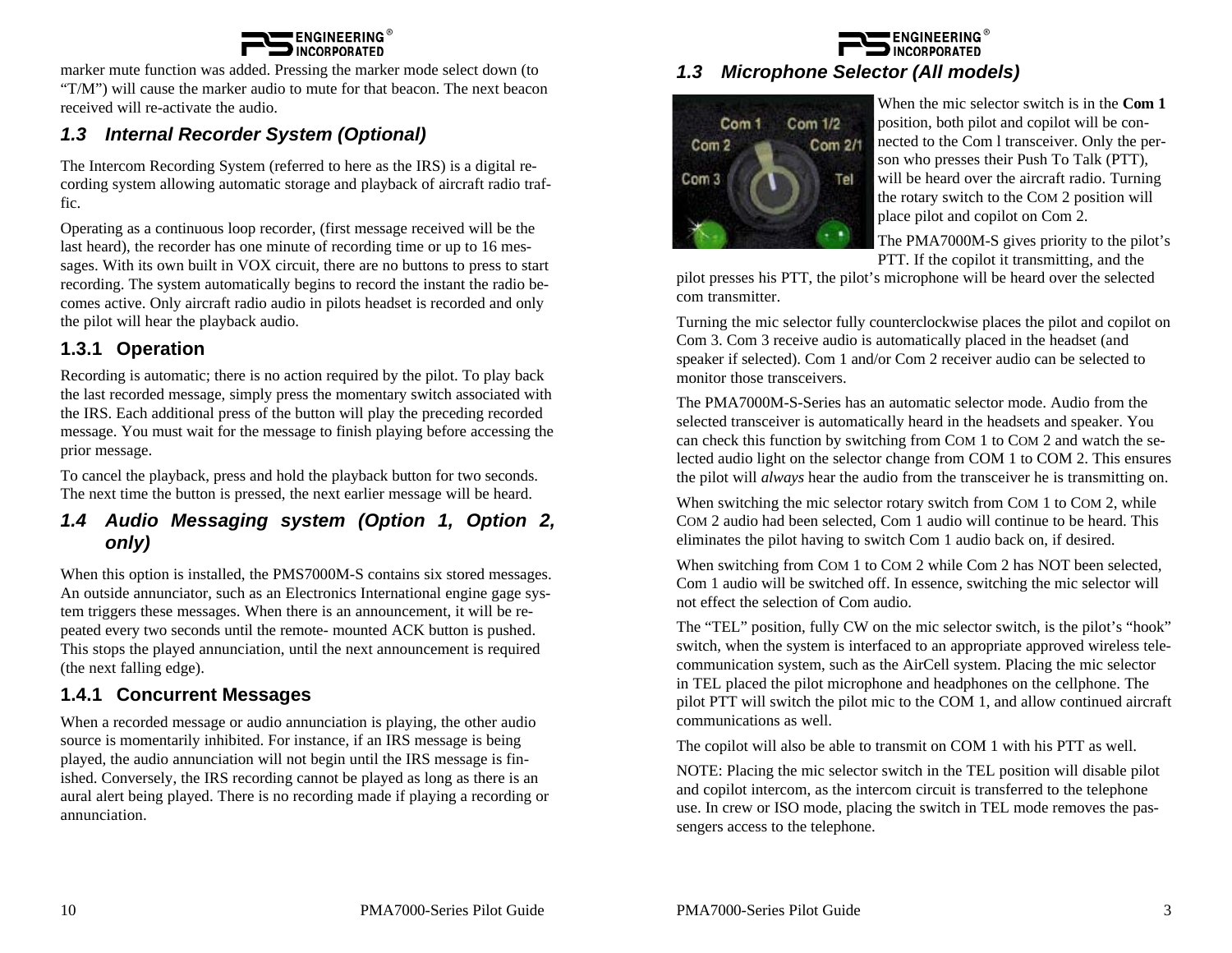

### **1.3.1 Swap Mode (Switch from Com 1 to Com 2 remotely)**

With a yoke mounted, momentary switch, the pilot can change from the current Com transceiver to the other by depressing this switch. When "Swap Mode" is active, an annunciator in the lower right corner of the unit will illuminate, indicating that the Mic Selector switch position is no longer current. To cancel "Swap Mode," the pilot may either press the yoke mounted switch again, or turn the Mic Selector Switch to the Com that is active.

### *1.4 Receiver Audio Selector (All models)*

Receiver audio is selected through two momentary and six latched, pushbutton, backlit switches. **Com 1** and **Com 2** are the momentary switches.



Because the rotary microphone selector switch controls what transceiver is being heard, the **Com l** and **Com 2** push-buttons are of the momentary type and do not remain in when selected. This is also part of the "auto" function. You will always hear the audio from the transceiver that is selected for transmit by the rotary mic selector switch.

The users can identify which receivers are selected by noting which of the green switch LEDs are illuminated. Push buttons labeled **Nav 1**, **Nav 2**, **DME**, **MKR** (Marker), **ADF**, **AUX** (auxiliary), and **SPR** (Speaker) are "latched" type switches. When one of these buttons is pressed, it will stay in the "in" position. Press the switch again and it be in the "out" position and remove that receiver from the audio.

#### **1.4.1 Speaker Amplifier**

The "**SPR**" in the push-button section stands for speaker. This switch will place all selected audio on the cockpit speaker when this switch is selected. NOTE: Except for the unswitched audio, the speaker amplifier is not active in the "Split Mode."

Unswitched audio, (autopilot disconnect, altimeter warning, etc.) will come through the speaker regardless of the speaker button position.

#### **1.4.1.1 Public Address Function**

In PMA7000M-S versions above "F" serial number for the top board  $(2<sup>nd</sup>$  set of unit serial numbers) a public address function was added. To access this



respective hook switch (the pilot selects TEL on the mic selector). Any passenger who places their switch into the off-hook position will also have access to the phone, and all four passengers will hear the conversation.

In **ISO** intercom mode, when the PMA7000M-S is in the **TEL** mode, the pilot position is in the "Phone Booth." Only the pilot will hear the telephone, and only he will be heard. He will also have access to Com 1, and will transmit on that radio using the PTT. All selected audio is provided. If any other passenger goes "off hook" they will hear the phone.

In all cases, only the pilot (and copilot in ALL or CREW) will hear the cellphone ring. At that time they can chose to allow a passenger to take the call, or answer the phone.

**Note: Because the cellphone uses an intercom circuit, all stations on that circuit will lose intercom capability when the cellphone is in use.**

## *1.2 Marker Beacon (PMA7000M-S)*

The optional Marker Beacon Receiver uses visual and audio indicators to alert



you when the aircraft passes over a 75 MHz transmitter.

The Blue lamp, labeled "O," is the Outer Marker lamp and has an associated 400 Hertz 'dash' tone. The lamp and tone will be keyed at a rate of two tones/flashes per

second when the aircraft is in the range of the Outer Marker Beacon.

The Amber lamp, labeled "M," is the Middle Marker lamp and is coupled with a 1300 Hertz tone. It is keyed alternately with short 'dot' and long 'dash' bursts at 95 combinations per minute.

The White lamp, labeled "I," is the Inner marker and has a 3000 Hertz 'dot' tone. The lamp and tone will be keyed at a rate of six times per second.

The audio from the Marker Beacon Receiver can be heard by selecting the "MKR" push-button switch. To adjust the volume level, there is a service adjustment located on the top of the unit. See Section 2.5

A three-position switch is used to set the receiver sensitivity and to test the indicator lamps. Use "**HI**" sensitivity initially. This allows you to hear the outer marker beacon about a mile out. Then select the "**LO**" sensitivity to give you a more accurate location of the Outer Marker. The momentary down switch position is marker test, labeled "T/M" and illuminates all three lamps simultaneously to assure the lamps (internal and external) are in working order. TST does not activate MM sense output.

In units with serial numbers above "F" series in the first set of numbers, a

PMA7000-Series Pilot Guide 9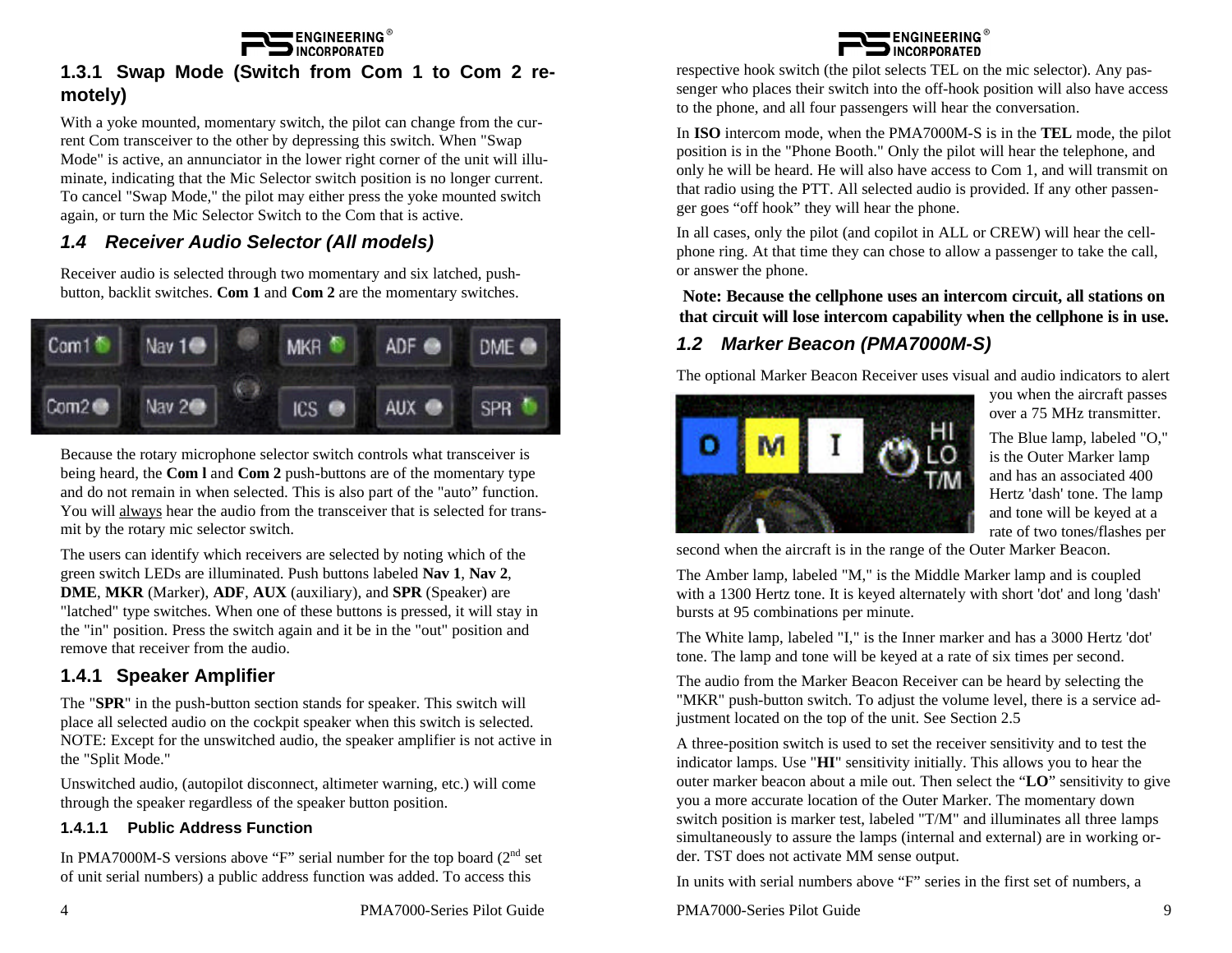

While in the ISO (Isolate) mode, the copilot will hear Entertainment 1 while the four passengers will hear Entertainment #2. The pilot will hear entertainment 1, at a muted level. In normal operation, whenever a person speaks, or if the aircraft radio becomes active, the music will automatically mute and then will gradually return to the original listening level when the intercom or radio conversation ceases.

When in the ALL mode, pilot and copilot will hear Entertainment 1 input while all passengers will hear the Entertainment 2 source. While in the CREW mode, pilot and copilot will hear entertainment input #1 while the passengers may listen to entertainment input #2.

It is also possible to use only one entertainment input device for both entertainment inputs. However, it is suggested that a switch (DPDT) be installed between the single entertainment device and entertainment input #1. This will allow the pilot and copilot decide if they hear entertainment while in the Crew mode.

#### **1.1.2.2 Soft Mute and Soft Mute inhibit**

The Soft Mute feature assures that the aircraft radio transmissions will not be missed due to entertainment playing. When there is radio reception or intercom conversation, the music level is dropped to a low, or background level. When the radio or intercom traffic ceases, the level gradually returns to normal.

The front panel ICS switch controls muting of entertainment source #1 (for pilot and copilot). Pushing this button places the ICS in Karoake (or sing along) mode, which inhibits the soft mute feature. This allows the music to continue uninterrupted by intercom or radio traffic when cockpit workload is appropriate. Pushing the button again will release the mute inhibit function.

The passenger music, source #2, can be placed in the Karoake mode if a remote switch is installed in the aircraft. See wiring information for details.

#### *1.1 Telephone Mode*

(When interfaced with a Each intercom position has a "hook switch." The pilot's hook switch is the "TEL" mode on the audio panel, the others are discrete switches mounted adjacent to the headset jacks.

When the intercom is in **ALL** mode, the pilot can speak on the phone only if the mic selector switch is in **TEL** position. All intercom positions will hear the telephone conversation. If any passenger places his or her switch into the "off-hook" position all passengers will also be heard on the phone. All will hear selected audio. Com 1 audio is automatically heard in the headsets. The pilot and copilot will have transmit capability on Com 1, simply by using their respective PTT switch.

In **CREW** mode, the pilot and copilot are may use the telephone, with their

8 PMA7000-Series Pilot Guide

**ENGINEERING INCORPORATED** 

function, a switch is installed to connect the top connector, pin 18, to ground. This places the *pilot* microphone on the speaker output (Pin W) when the PTT is pushed. The copilot can continue to use the selected com radio.

We recommend that the switch transfer the audio from the cockpit speaker to a cabin speaker for public address. This will prevent feedback.

## **1.4.2 Key "Click"**

The PMA7000M-S is equipped with a "click" function that provides an aural feedback to the user in addition to the tactile button push. This sound can be enabled or disabled by simultaneously holding the COM 1 and COM 2 buttons in for at least 5 seconds. Any person hearing the radios will also hear the key click.

Allow at least 20 seconds between turning the key click on and off.

### *1.5 Split Mode*

Turning the rotary switch to COM 1/COM 2 places the PMA7000M-S into "Split Mode." This places the pilot on Com 1 and the copilot on Com 2. An example of this useful feature is when the pilot may want to talk to Air Traffic Control, while the copilot may be speaking to Flight Watch. Although this mode has limitations (see below) we believe you will find this to be a useful feature.

Switching to Com 2/Com l will reverse the "Split Mode" radio selection. The pilot will be on Com 2 and the copilot will be on Com 1.

**Note:**

**Due to the nature of VHF communications signals, and the size constraints in general aviation aircraft, it is probable that there will be some bleed-over in the Split mode, particularly on adjacent frequencies.**

**PS Engineering makes no warranty about the suitability of Split Mode in all aircraft conditions.**

**Note**: Split Mode does not turn off other (Nav, ADF, etc.) selected audio to **pilot**. However, the copilot will only hear the selected communications receiver.

#### **1.5.1 Split Mode ICS**

In split mode, the pilot and copilot are usually isolated from each other on the intercom, simultaneously using their respective radios. Depressing the **ICS** button in Split Mode will activate VOX intercom between the pilot and copilot positions. This permits intercommunication when desired between the crew. Pressing the ICS button again disables this crew intercom function.

PMA7000-Series Pilot Guide 5